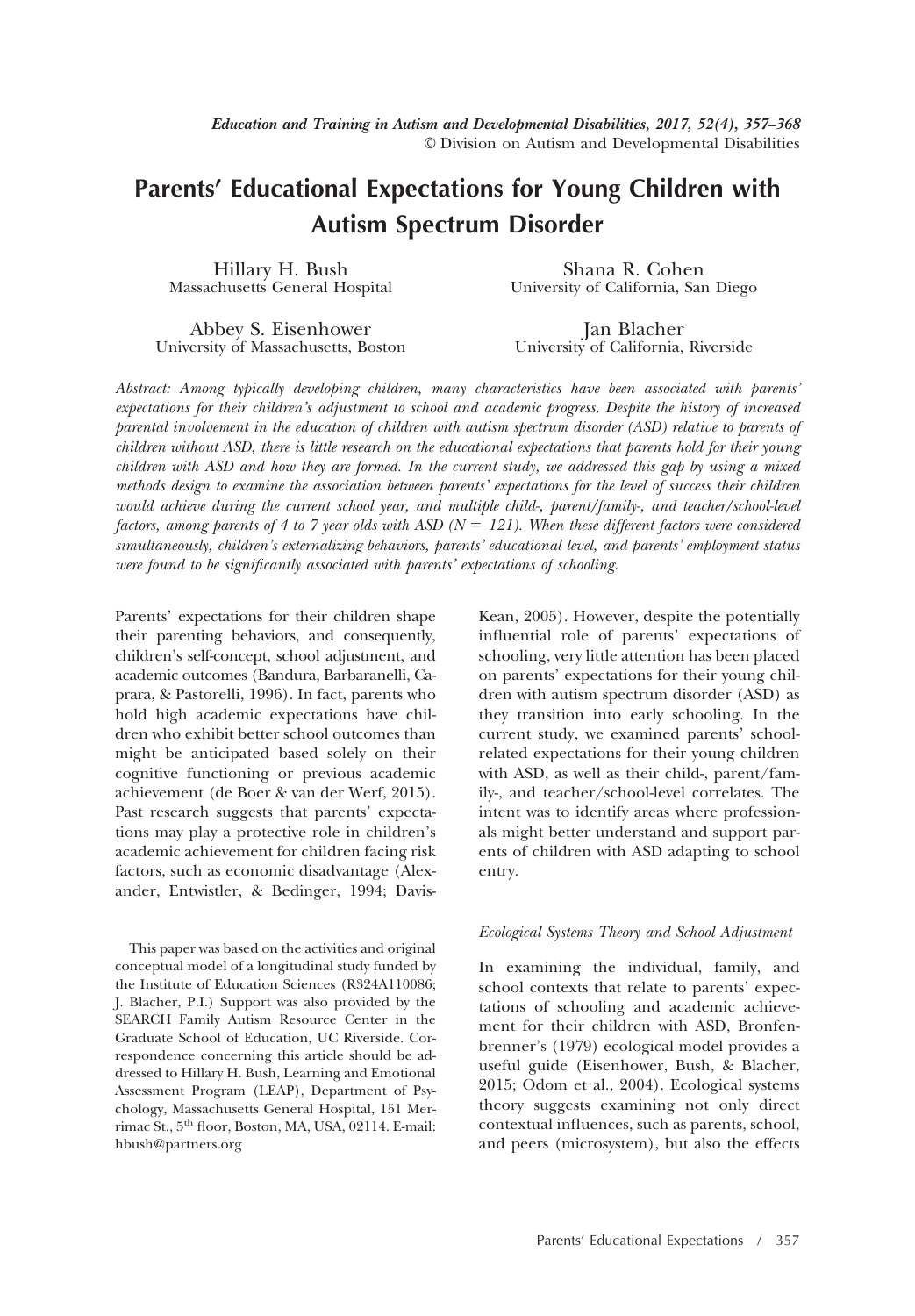of interactions between these contexts, such as parent-teacher communications and relationships (the mesosystem). More external factors also affect children's experiences, including the special education service system (the exosystem), and broader, societal factors (e.g., laws such as the Individuals with Disabilities Education Act, 2004) that govern service provision (the macrosystem). Finally, developmental changes over time, for both the child and these systems, warrant consideration (the chronosystem). Overall, child, parent, teacher, classroom, school factors, and interactions among these systems are likely to influence school adjustment for young children with ASD (Pianta, 2010). The importance of considering the influence of multiple environmental and contextual factors in the lives of individuals with disabilities is reflected in the *International Classification of Functioning, Disability and Health* (WHO, 2001). Given our aim – to explore the educational expectations of parents who raise children with ASD – we do not seek to replicate Bronfenbrenner's (1979) ecological model, but instead to examine how parents' educational expectations may shape children's school experiences, including the interactions that children have with teachers. This study will support a more in-depth understanding of the microsystem and the mesosystem for the children with ASD in our sample.

## *Parent Expectations for Typically Developing Children*

Prior research with typically developing children has shown that child characteristics, such as greater intellectual ability, greater academic achievement, and more positive attitudes toward learning, are positively associated with parents' educational expectations (Briley, Harden, & Tucker-Drob, 2014; Johnson, McGue, & Iacono, 2007; Sonuga-Barke, Stevenson, Thompson, Lamparelli, & Goldfoot, 1995). For example, Sonuga-Barke and colleagues (1995) found that parents held greater educational attainment expectations for children who showed more advanced cognitive abilities, and physical and behavioral self-regulation; these findings were evident for children as young as 3 years old.

Parent and family characteristics also have

been associated with parents' educational expectations among parents of typically developing children. For example, ethnic minority parents, and parents with less annual income and fewer years of education have reported lower and/or more misaligned expectations of schooling for their children than parents from more socio-economically advantaged backgrounds (Alexander et al., 1994; de Boer & van der Werf, 2015; Yamamoto & Holloway, 2010). Relatively less research has examined the impact of teacher and school characteristics (microsystem), parent-teacher relationships (mesosystem), and their associations on parents' educational expectations. However, in a recent study by Lawrence (2015), parents' income was found to moderate the relation between racial diversity within the school and parents' educational expectations. Specifically, for lower income parents, expectations were higher when schools were more racially diverse; however, expectations were not correlated with racial diversity of the school for higher income parents. While this finding requires additional investigation, it does suggest that, to varying degrees, parents of typically developing children consider teacher- and school-level factors (e.g., student body characteristics) when forming expectations for their children's schooling. Teacher- and schoollevel factors may be particularly relevant when a child has ASD, as parents may have particular concerns about classroom placement, teacher qualifications, or the amount of time the child interacts with typical peers during the school day (Tobin et al., 2012). For example, it may be the case that when parents believe that the school setting is a good match for their children's needs and have confidence in teachers' abilities, then they may be more optimistic and form more positive expectations for the school year ahead. Further, longitudinal studies among typically developing children have shown a positive, transactional relation between parents' expectations and children's academic performance, with parents' expectations and academic achievement predicting increases in one another over time (Briley et al., 2014). Further research is needed to understand whether these patterns also exist for parents of children with ASD.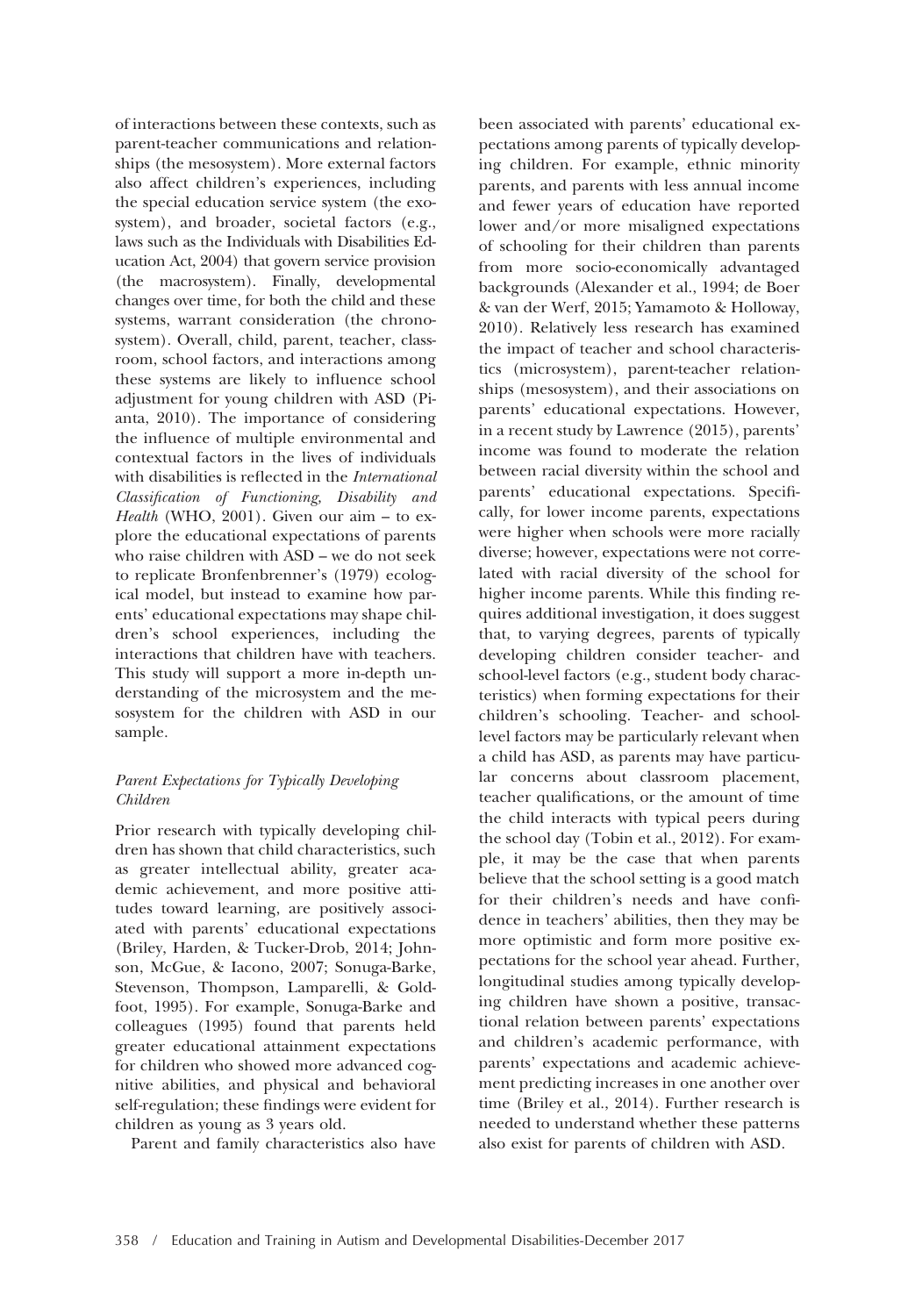## *Parents' Expectations for Children with ASD*

While most research in this area has examined parents' educational expectations for their typically developing children, a few studies have examined parents' school-related expectations for their young children with ASD. Ivey and colleagues (2004) explored expectations of educational attainment, employment, and family life among 25 caregivers of children (4-20 years old) with ASD. In this study, parents identified both the *importance* of certain goals, and the *likelihood* that their children would achieve them. Parents rated attending school highly important and they viewed it likely that their children with ASD would do so. However, they rated "achieving the highest education possible" and "being successful in school" as important, yet less likely to occur. In another study, Chiang and colleagues (2012) examined how parents' expectations predicted postsecondary education for 830 adolescents with ASD. Parents' expectations for their children to pursue postsecondary accounted for unique variance in students' subsequent educational attainment, after accounting for variables such as children's verbal skills, and the presence or absence of intellectual disability. Indeed, 78% of students who pursued postsecondary education had parents who expected that they would; 75% of those who did not pursue postsecondary education had parents who expected that they would not. These findings are consistent with those of many non-ASD studies: parents' expectations were strong predictors of academic achievement.

There are important ways in which expectations may differ between parents of typically developing children and parents of those with ASD. Parents of children with ASD may face unique barriers that impede formation of positive expectations of schooling. Such barriers might include parents, teachers, and therapists having different goals and beliefs about what would be best for the child, which may impede the child from maximizing his or her academic potential (Parsons, Lewis, & Ellins, 2009; Russell, 2005). Parents' and teachers' expectations may differ in the extent to which they are achievable or realistic, given children's current level of functioning; this contrast could lead to strained communications and goal-setting between parents and teachers. Similarly, parents may hold expectations that prioritize or emphasize different aspects of the child's development, such as social or emotional development versus academicallyfocused expectations. Further, tensions may arise when parent expectations do not align with the services that are available or feasible within the school district (Russell, 2005), or when parents encounter difficulties communicating or sharing their perspectives with the educational team (Tucker & Schwartz, 2013). On the other hand, parents of children with ASD, who have an Individualized Education Plan (IEP), are more likely to be actively involved in their children's day-to-day educational experiences (e.g., engaging in consistent communication with the child's teacher or therapists, attending conferences and meetings more frequently), as compared to parents of typically developing children, without an IEP (Wagner, Newman, Cameto, Javitz, & Valdes, 2012; Zablotsky, Boswell, & Smith, 2012). This regular involvement may provide parents with specific knowledge about their child's capabilities, resulting in more alignment or specificity in parents' expectations.

### *Research Questions*

The current study is part of a multisite, longitudinal study on the educational experiences of early elementary age children with ASD, with the overarching goal of better understanding the factors that promote adaptation to formal schooling and positive school adjustment for this population. The focus here is on the following two research questions:

- 1. What types of school-related expectations do parents hold for their young children with ASD?
- 2. Which child-, parent/family-, and teacher/school-level factors are associated with parents' educational expectations for their young children with ASD?

#### **Method**

#### *Participants*

Participants in the current study included triads of youth with ASD  $(n = 121, 83\% \text{ male}),$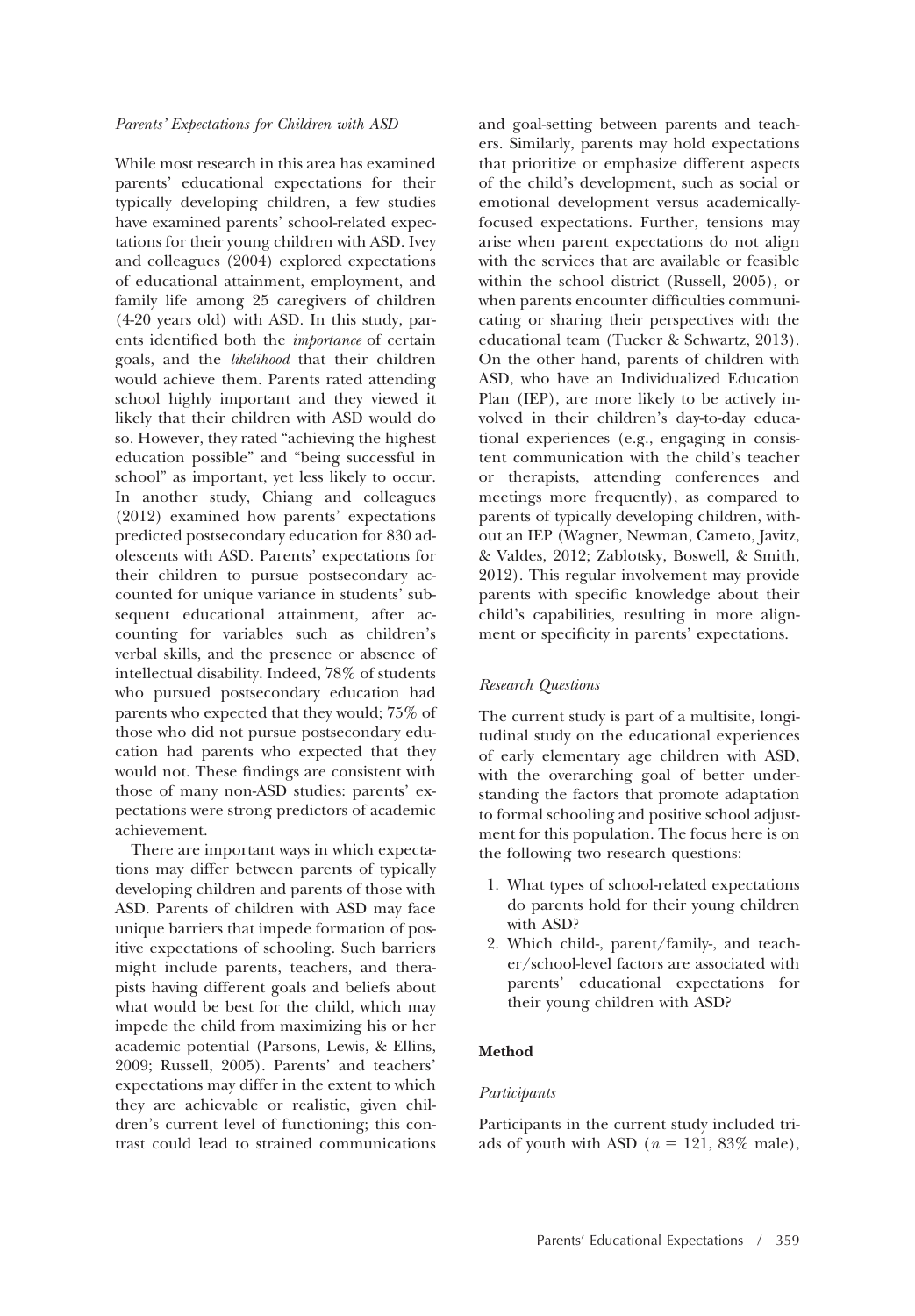one parent per child ( $n = 121, 86\%$  biological mothers), and one teacher per child ( $n = 104$ , participation rate =  $86\%$ ). On average, children were 5 years, 8 months (range  $= 4-7$  $years)$  and parents were  $38$  years old (range  $=$ 24–52). Most of the children attended a public school (88%), and were in preschool (37%), kindergarten (31%) or first grade (25%). About half of the children were in small, special education classes (overall mean class size  $= 16$ ) for 50% or more of the school day. Parents racially identified as White (69%), Latino (9%), Asian American (8%), multiracial (8%), Black (6%), and other races (1%), based on an open-ended item later aggregated into categories. Most parents were married (84%) and held at least a 4-year college degree (74%). Half of the families had annual incomes above \$80,000, and 54% of parent respondents worked outside the home. Families were recruited through schools, autism clinics, and word of mouth in the northeastern United States (42%) and southern California (58%). Most teacher participants  $(n = 104)$  were White  $(77%)$  and female (87%), with a master's degree or higher (66%). Teachers had an average of 13.8 years of teaching experience (range  $= 1-44$ ).

## *Measures*

*Parents' educational expectations.* Each parent completed a 20–35 minute structured, qualitative interview with a trained research assistant, which focused on different aspects of children's school adjustment (e.g., getting along with teachers, steps the parents and/or teacher had taken to prepare the child for the upcoming school year). Given the limited existing research on school adjustment among young children with ASD, a structured interview script was developed specifically for the current study and a qualitative, phenomenological approach to understanding parents' perceptions of their child's educational experiences was employed. During the interview, the following question was presented to all participants: "How do you think your child will do this year in school?" The aim of this question was to explore parents' schooling expectations for their child in an intentionally broad manner, in order to capture the full range of expectations that they might hold.

The interview did not ask specifically about academic versus other types of expectations (e.g., social, behavioral), with the understanding that some parents might emphasize some domains more so than others. If parents did not discuss the presence of characteristics or experiences that might make school easier or more challenging in their initial response, then they were asked specific follow-up questions about these. A detailed manual was developed for the current study, and a coding team listened to recordings of parents' responses and coded each one on a 4-point scale, reflecting the level of success anticipated for the child. The codes included:  $4 =$ "successful",  $3 =$  "mostly successful",  $2 =$ "somewhat successful", and  $1 =$  "not at all successful" (see Table 2 for further explanation of each code and example quotes from parents). The coding team consensus-coded  $20\%$  of the interviews ( $n = 25$ ) and achieved inter-rater reliability of 88%.

*Child behavior problems.* The parent-reported *Child Behavior Checklist ages 1.5–5* and the *Child Behavior Checklist ages 6–18* (CBCL; Achenbach & Rescorla, 2000, 2001), depending on the age of the child, were used to assess children's behavior problems. Items present child problems alphabetically (from "aches and pains without medical cause" to "worries"), parents are asked to rate whether each problem was *not true*, *somewhat or sometimes true*, or *very true or often true* for their child over the past two months. The measures yield broadband Internalizing and Externalizing T scores  $(M = 50, SD = 10)$ , with higher scores indicating higher levels of symptomatology. The CBCL has demonstrated excellent validity and both total and broadband scores are correlated with other measures of behavior problems (Achenbach & Rescorla, 2000). In the current study, Cronbach's alphas ranged from .82 to .91.

*Child social skills.* The parent-reported *Social Skills Improvement System-Rating Scales* (SSIS-RS; Gresham & Elliott, 2008) was administered to assess children's social skills. On the SSIS-RS, respondents rate the frequency of behaviorally specified social skills on a 4-point scale of *never, seldom, often,* and *almost always*. The scale yields scores that can be converted to standard scores  $(M = 100; SD = 15)$ ; children's total standard scores were analyzed in the cur-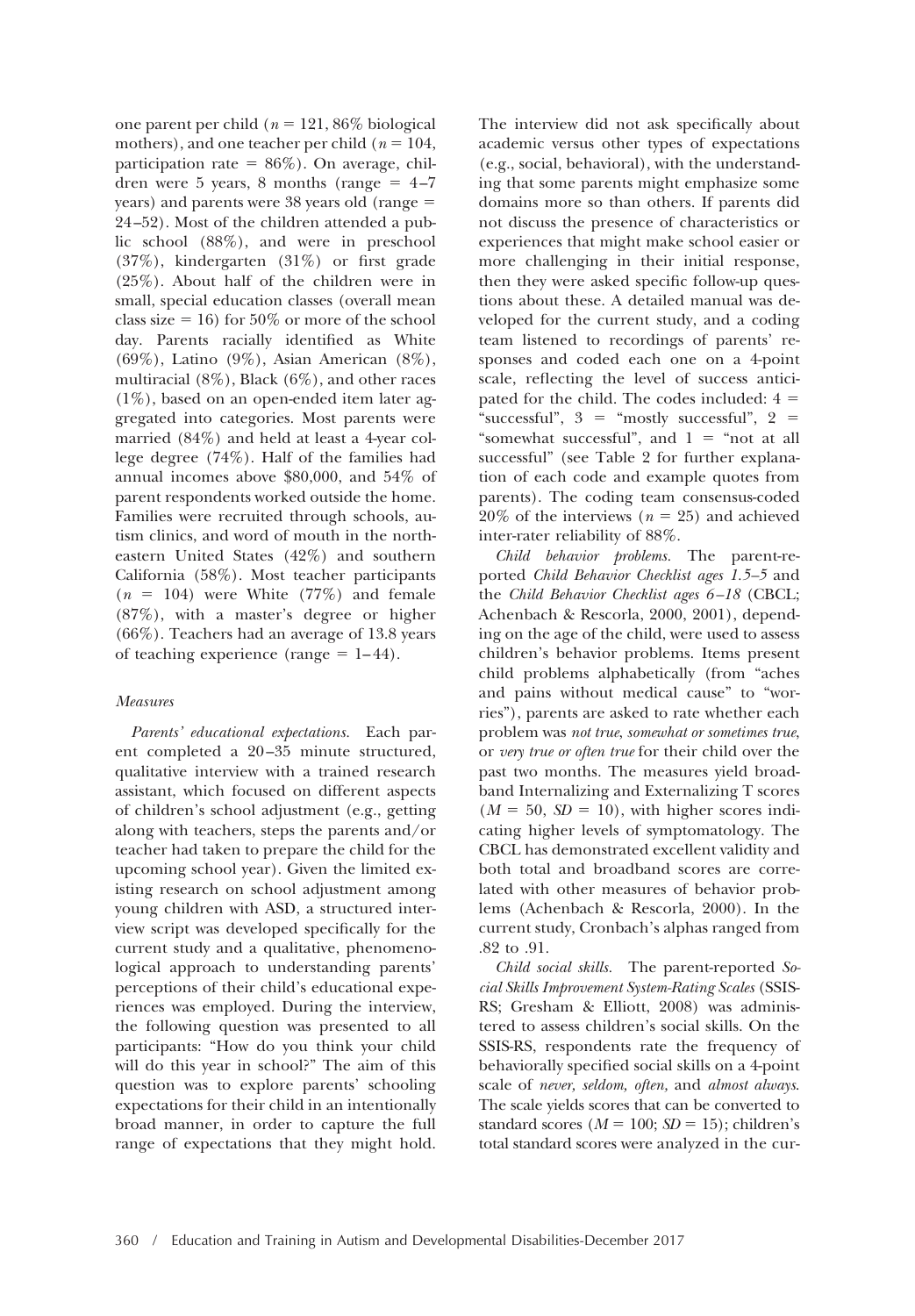rent study. On this measure, higher scores indicated higher levels of social skills. The total standardized score was chosen as it has demonstrated high internal consistency, strong construct validity, good test-retest reliability, and good convergent validity (Gresham & Elliott, 2008). Versions of the SSIS-RS have been used to assess social functioning in children with autism (Frankel, Myatt, & Feinberg, 2007) and intellectual disabilities (Neece & Baker, 2008). In the current sample, Cronbach's alpha was .85.

*Children's ASD symptoms.* To assess ASD symptomatology, parents completed the *Social Responsiveness Scale* (SRS; Constantino & Gruber, 2005). The 65-item SRS assesses receptive, cognitive, expressive, and motivational aspects of social behavior, as well as autistic preoccupations. The SRS total T score  $(M =$  $50; SD = 10$ ) distinguishes children with ASD from children with and without different psychological disorders (Constantino, Przybeck, Friesen, & Todd, 2000). A high score on this measure indicates greater autism symptomatology, or less social responsiveness. In the current sample, Cronbach's alpha was .88.

*Child language skills.* To assess language skills, children were administered the *Comprehensive Assessment of Spoken Language* (CASL-2; Carrow-Woolfolk, 1999), a performance-based, standardized assessment of language for individuals 3–21 years old. All child participants completed the Syntax Construction and Pragmatic Judgment subtests; higher scores indicate greater language skills. The CASL-2 has demonstrated good construct validity and strong reliabilities of .90 and higher (Carrow-Woolfolk, 1999). The measure has been widely used among children with autism, as well as children with language delays, aphasia, and intellectual disabilities (e.g., Reichow, Salamack, Paul, Volkmar, & Klin, 2008); its inclusion of verbal and nonverbal responses, independent of reading and writing, is also advantageous.

*Child literacy skills.* Children were administered the following subtests of the *Woodcock-Johnson III Normative Update Tests of Achievement* (Woodcock, McGrew, & Mather, 2007), each of which was selected to assess a central aspect of literacy: Letter-Word Identification (letter and word knowledge), Word Attack (phonics), and Picture Vocabulary (vocabulary). On these subtests, higher scores indicate greater skills. In the standardization sample, reliability of individual subtests ranged from .74 to .94. The WJ-III has strong test-retest reliability and adequate validity with young children (Woodcock et al., 2007), and has been used with children with ASD (e.g., Newman et al., 2007).

*Demographics.* Background information was obtained through parent- and teacher-report surveys. Variables included parent age in years (continuous), parent education level (ordinal), parent employment (ordinal; full-time/ part-time/not employed), household income (ordinal), teacher education level (ordinal), years of teaching experience (continuous), classroom size (continuous; number of students), and the percentage of time the target child spent in the general education classroom (ordinal).

*Parent-teacher interactions.* Parents' perceptions of their interactions and relationships with their children's teachers were measured using modified versions of the parental school involvement subscale (16 items) and the parent-teacher relationship subscale (9 items) of the *Parent-Teacher Involvement Questionnaire: Parent* (PTIQ-P; Corrigan, 2002; NICHD, 2005). Items on the parental school involvement subscale assessed how frequently the parent initiated or received different types of contact from the child's school or teacher (e.g., "I receive a written report on my child's progress or activities"), while items on the parent-teacher relationship subscale assessed the parent's feelings about their interactions, communications, and relationship specifically with the teacher (e.g., "I feel comfortable talking with my child's teacher"). On these subscales, higher scores indicate higher levels of parental school involvement and perceptions of the parent-teacher relationship, respectively. The PTIQ-P has shown good predictive validity with measures of child academic engagement and student-teacher relationship quality in young children, and has distinguished between high- and low-risk families (Corrigan, 2002). In the current sample, Cronbach's alpha was .60 for the involvement subscale and .94 for the relationship subscale. The relatively low alpha for the involvement subscale is consistent with a technical report published by the NICHD (Corrigan, 2002),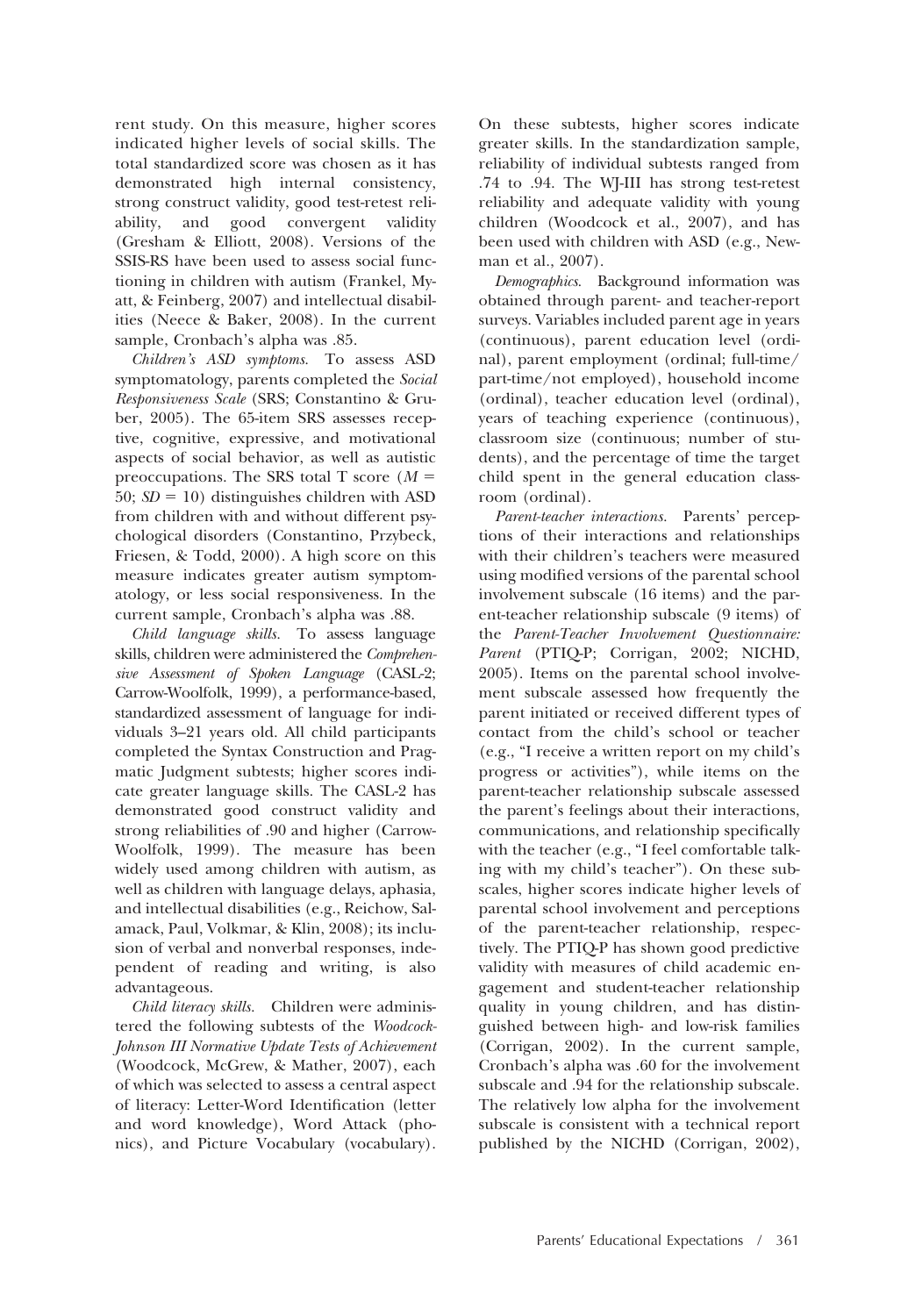and it likely reflects the fact that it included items reflecting both parents' behaviors (e.g., asking the teacher questions about one's child), and teacher and school practices that are not under parental control or that parents may not know as much about (despite receiving a written report about the child's daily activities, or a log entry).

### *Procedure*

Participants were drawn from a multi-site, longitudinal study of school adaptation among children with ASD. At an initial visit at study offices, children were assessed for eligibility with the Autism Diagnostic Observation Schedule (ADOS; Lord et al., 2000) and a brief battery of Wechsler Preschool and Primary Scale of Intelligence, 3<sup>rd</sup> Edition (WPPSI-III; Wechsler, 2002). This battery included the Matrix Reasoning, Vocabulary, and Picture Completion subtests, which has demonstrated high reliability and convergent validity with the complete WPPSI-III (Sattler, 2008). Eligible participants were those who (a) scored in the autism or autism spectrum range on the ADOS, (b) had received a previous diagnosis of ASD from an out-of-school clinician or also scored in the autism or autism spectrum range on the Autism Diagnostic Interview – Revised (ADI-R; Lord, Rutter, & Le Coulter, 1994), (c) earned an estimated IQ score of 50 or higher on the abbreviated WPPSI-III battery, and (d) were ages 4 to 7 years and entering elementary school or their final year of pre-K. Participating child and parent dyads returned to study offices for additional data collection after the eligibility visit; parents were also given a questionnaire packet for the child's teacher to complete and mail back to the study offices. Although this was a multi-wave study, data presented here were from the first time point following the eligibility visit. Informed consents were obtained from all parents and teachers included in the study, and they received an honorarium for their participation. IRB approval was obtained for all aspects of the study.

#### *Data Analyses*

Analyses were performed with SPSS 22.0. Parent interview data were complete for all 121

participants, and less than 5% were missing for parent-report questionnaires and child assessment measures. Teacher-report data were missing for 23% of the sample. Results of Little's Missing Completely at Random (MCAR) Test suggested that data were missing completely at random  $[\chi^2 (10, N = 85{\text -}93) = 6.39,$  $p = .78$ . Thus, to avoid the loss of statistical power associated with listwise deletion of missing teacher data, multiple imputation was applied in five iterations to estimate continuous missing values on the scale level.

## **Results**

# *Descriptive Analyses of Parents' Educational Expectations*

Qualitative analysis of parents' interview responses showed that 17% of parents expressed wholly positive expectations, with no concerns for the school year ahead  $(code = 4, "success$ ful"). These parents believed that their children would succeed in school and discussed only positive factors, such as children's reading ability or comprehensive supports provided through the IEP. The largest percentage of parents (48%) expressed mostly positive expectations, but also one or two concerns about the upcoming school year (code  $=$  3, "mostly successful"). Frequently, these parents discussed relatively strong academic skills and relatively weak social skills, as well as one or two issues (e.g., a problem behavior) that could cause challenges at school. Some parents (29%) had mostly negative expectations, citing three or more concerns, but still expressed some guarded optimism and hope (code - 2, "somewhat successful"). These parents often expressed concerns about the greater school environment, including children's educational team members whom they felt were not meeting their responsibilities, or accommodations in the IEP that were not being provided. Six percent of parents had wholly negative expectations and did not identify any positive, hopeful, or protective factors that could help their children adjust to school  $(code = 1, "not at all successful"). Thus, about$ a third of parents had negative expectations about their child's performance and experience in school (see Table 1).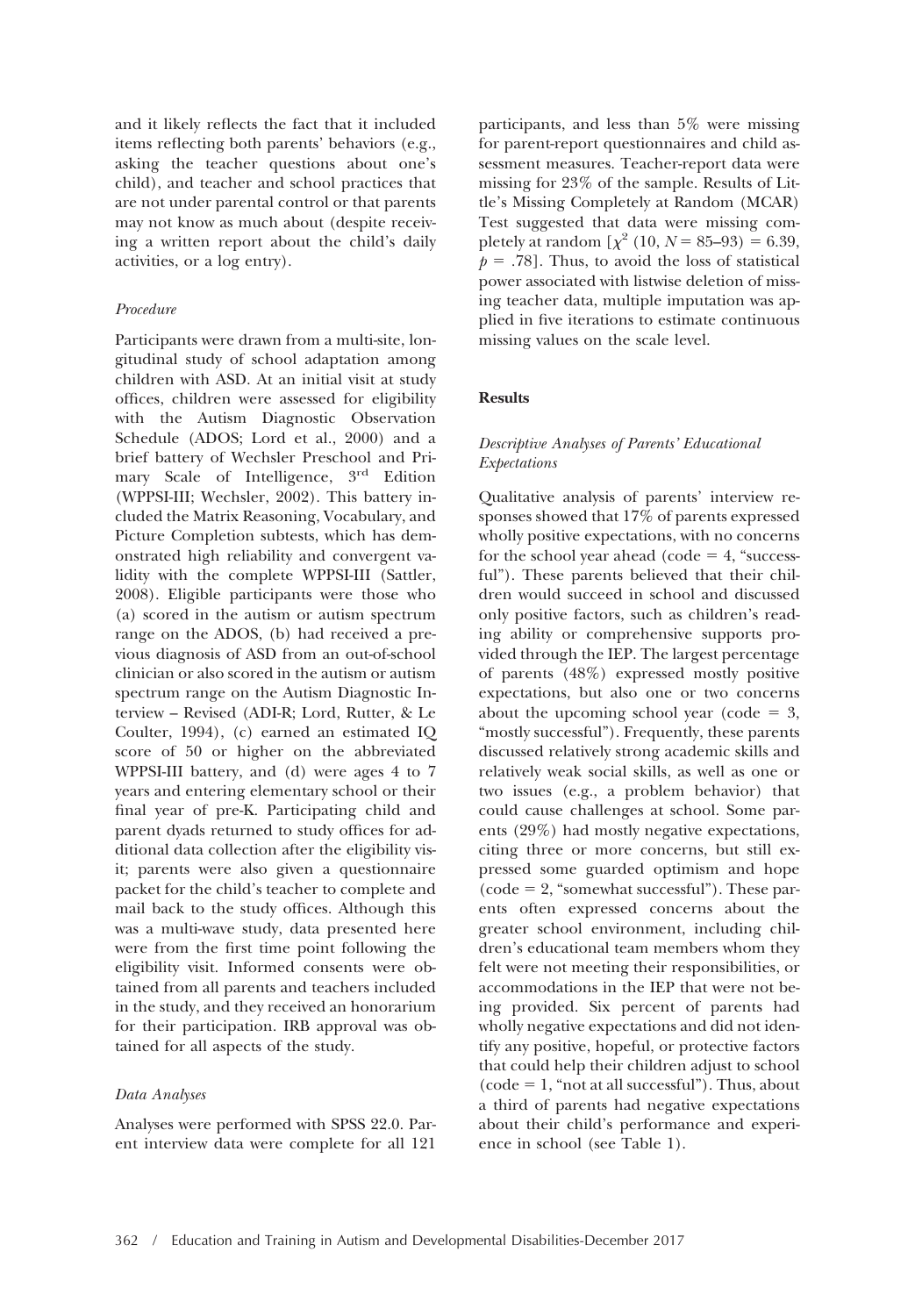|--|--|

Parents' Qualitative Responses Regarding Educational Expectations (N = 121)

| Code           | Interpretation                                                                                                                                                                               | % of<br>sample | <i>Illustrative quotes</i>                                                                                                                                                                                                                                                                                                                                                                                                                                                                                |
|----------------|----------------------------------------------------------------------------------------------------------------------------------------------------------------------------------------------|----------------|-----------------------------------------------------------------------------------------------------------------------------------------------------------------------------------------------------------------------------------------------------------------------------------------------------------------------------------------------------------------------------------------------------------------------------------------------------------------------------------------------------------|
| 4              | "successful" = parents exhibited<br>only positive expectations about<br>their child's schooling                                                                                              | 17             | "I think he's going to nail kindergarten. He already is.<br>The teacher told my nanny that she's never given so<br>many awards to a kid before, and that was in mid-<br>Octoberthe academics of kindergarten, he's<br>already well above where he should be."                                                                                                                                                                                                                                             |
| 3              | "mostly successful" $=$ parents<br>exhibited mainly positive<br>expectations about their child's<br>schooling, but also discussed 1-2<br>concerns                                            | 48             | "I feel he's always done well and will this year also. I<br>think. He thrives in that constant-type school<br>schedule  understanding how to behave in<br>school, he's doing very well. He's thriving in that<br>kind of structured environment in all things<br>except straight academics, first-grader level-type<br>stuff, I think he's going to do well this year. Of<br>course, that's part of an IEP, whatever level he's<br>academically. We don't really have expectations<br>about [academics]." |
| $\overline{2}$ | "somewhat successful" $=$ parents<br>exhibited mainly negative<br>expectations for their child's<br>schooling, citing 3 or more<br>concerns, but also expressed<br>guarded optimism and hope | 29             | "Academically, I think he's going to be able to stay on<br>track however, I have worries that he's just not<br>going to be able to work independently enough to<br>function well in a class. Again, I think he's very<br>immature. It really worries me that he might not fit<br>in with the other kids who are at first-grade<br>mentality. I think socially he's going to really, really<br>struggle."                                                                                                  |
| -1             | "not at all successful" $=$ parents<br>exhibited wholly negative<br>expectations and had difficulty<br>identifying any positive, hopeful,<br>or protective factors                           | 6              | "I don't know. He's going to have a hard time. We<br>already had a meeting because he's not doing well<br>transitioning and has been refusing to go to school.<br>So, I'm worried he's not going to do well this year."                                                                                                                                                                                                                                                                                   |

# *Factors Associated with Parents' Educational Expectations*

*Child-level factors.* Higher parent educational expectations were associated with lower levels of parent-reported internalizing problems  $[rs(119) = -.24, p = .01]$ , externalizing problems  $[rs(119) = -.34, p < .001]$ , ASD symptoms  $[x(119) = -.29, p < .01]$ , and marginally with children's age  $[rs(119) =$  $-.20, p = .06$ . Higher parents' expectations also were associated with emerging reading skills  $[rs(119) = .24, p < .01]$  and phonics skills  $[rs(119) = .19, p = .04]$ , and marginally with greater social skills  $[rs(119) = .18, p =$ .06]. Parents' expectations were not associated with child gender, IQ, or language skills (pragmatic language, syntactical language skills, or vocabulary; see Table 2).

*Parent- and family-level factors.* Higher parent educational expectations were associated with higher levels of parental education  $[r(s(119) = .19, p = .04]$ . Male parents were observed to hold higher expectations than female parents  $[t(119) = 2.19, p = .03]$ , but since the vast majority of parent participants were female, this finding should be interpreted with caution. Parent expectations were not associated with employment status or household income.

*Teacher- and school-level factors.* Higher parent educational expectations were associated with more positive perceptions of the quality of the parent-teacher relationship  $[r(s(119)) =$  $.19, p = .04$ ], and marginally with smaller classroom sizes  $[rs(119) = -.17, p = .08]$ . As compared to parents who reported lower ex-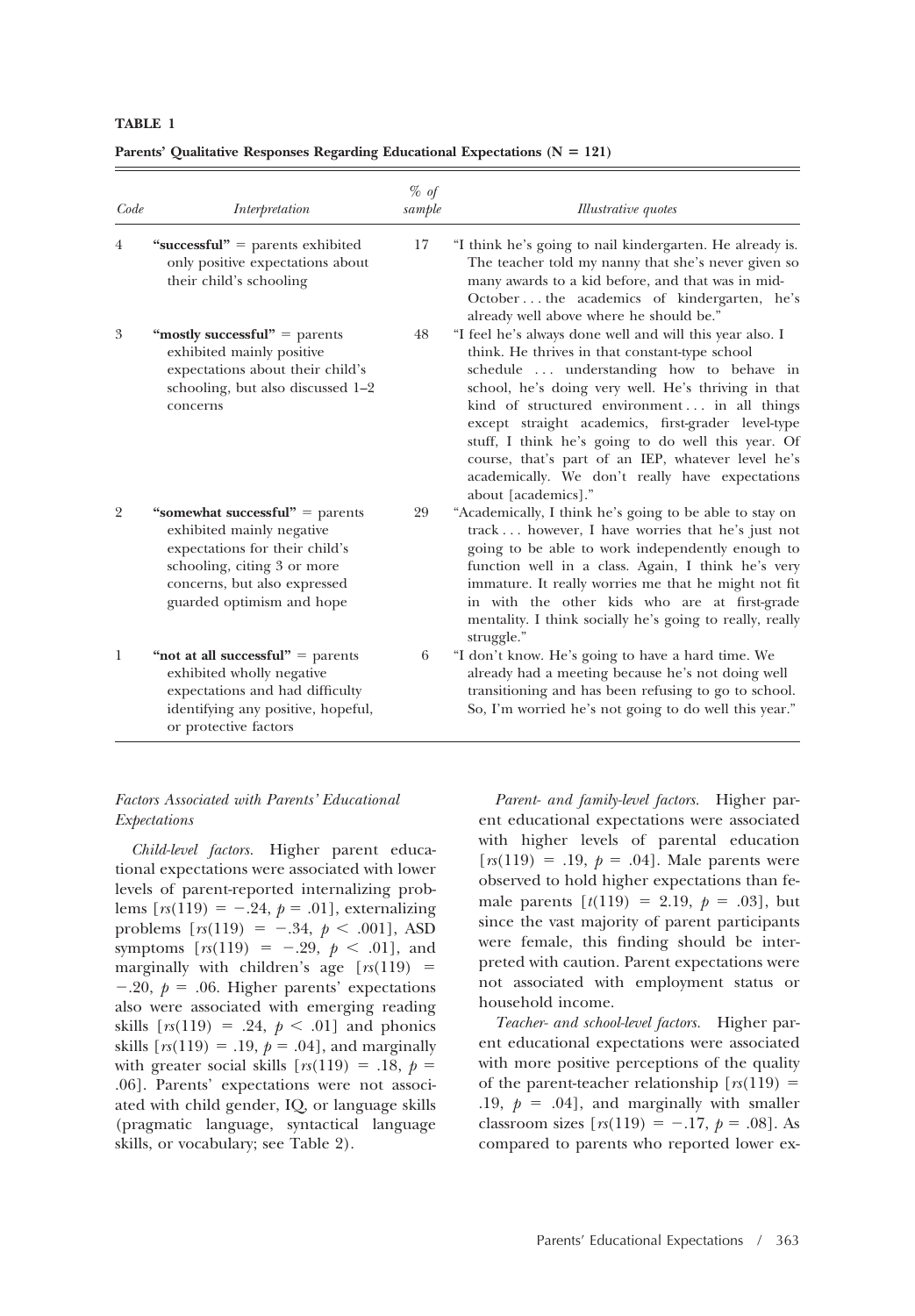## **TABLE 2**

|  |  |  |  | Descriptive Statistics and Relations between Child-Level Factors and Parents' Expectations |
|--|--|--|--|--------------------------------------------------------------------------------------------|
|  |  |  |  |                                                                                            |

|                                      | $N$ (% of<br>Sample) | Range       | М         | SD   | Median | % in Borderline or Relation with<br>Clinically Elevated<br>Range | Parents'<br>Expectations |
|--------------------------------------|----------------------|-------------|-----------|------|--------|------------------------------------------------------------------|--------------------------|
| Parents' expectations                | 121                  | $1 - 4$     | 2.78      | .80  | 3      |                                                                  |                          |
| Child-level factors                  |                      |             |           |      |        |                                                                  |                          |
| Gender                               | 121                  | $83\%$ male |           |      |        |                                                                  | $t(119) = .69$           |
| Estimated IQ                         | 121                  | $46 - 123$  | 89.6      | 17.1 | 90     | 13.3/12.4                                                        | .01                      |
| Age (months)                         | 121                  | $44 - 90$   | 66.2      | 11.8 | 67     |                                                                  | $-.17+$                  |
| Social skills                        | 121                  | $40 - 120$  | 78.9      | 15.0 | 79     | 27.6/24.1                                                        | $.18+$                   |
| Internalizing behavior               | 118                  | $34 - 93$   | 62.4      | 9.9  | 63     | 22.0/42.4                                                        | $-.24*$                  |
| Externalizing behavior               | 118                  | $32 - 88$   | 58.9      | 10.4 | 59     | 16.1/31.4                                                        | $-.34***$                |
| ASD symptoms                         | 120                  | $46 - 90$   | 78.1      | 11.6 | 81     | 21.8/22.7                                                        | $-.29**$                 |
| Language: Syntax                     | 120                  | $41 - 152$  | 84.5      | 19.0 | 85.5   | 19.0/21.7                                                        | .07                      |
| Language: Pragmatic Judgment         | 120                  | $43 - 142$  | 81.9      | 17.8 | 81.5   | 17.5/31.7                                                        | .02                      |
| Literacy: Letter-Word Identification | 121                  | $49 - 156$  | 111.1     | 18.3 | 111    | 1.6/1.6                                                          | $.24**$                  |
| Literacy: Word Attack                | 104                  | $65 - 156$  | 114.3     | 17.7 | 114    | 1.0/3.0                                                          | $.19*$                   |
| Literacy: Picture Vocabulary         | 121                  | 14–137      | 96.7 15.9 |      | 98     | 6.4/2.5                                                          | .07                      |

*Note.* \*\*\*  $p < .001$ . \*\*  $p < .01$ . \*  $p < .05$ .  $\dagger p < .10$ .

pectations, parents held higher expectations when they experienced a positive relationship with their child's teacher; their expectations were slightly lower when their children were attending larger classes. Parents' expectations were not associated with teacher education level, years of teaching experience, amount of time the child spends in general education, or level of parental school involvement.

## *Regression Analyses*

In the final set of analyses, the child-, parent/ family-, and teacher/school-level factors found to be significantly correlated with parents' expectations were entered as predictors into a binary logistic regression. Given the ordinal nature of the parent expectation variable, it was dichotomized (codes of  $3$  and  $4 =$ "higher expectations", codes of 1 and  $2 =$ "lower expectations") before being entered as the dependent variable. The logistic regression contained three steps. *Child-level factors* including internalizing behavior, externalizing behavior, ASD symptoms, emerging reading skills, and vocabulary skills were entered in the first step. While phonics skills also were significantly correlated with parents' expectations, phonics skills and emerging reading

skills were very highly correlated with each other  $[r (119) = .79, p < .001]$  and to avoid multicollinearity, the phonic skills variable was excluded from the model. A *parent/family-level factor*, parents' education, was entered in the second step. Finally, a *teacher/school-level factor*, parent-teacher relationship quality, was entered in the third step. When these factors were considered simultaneously, only externalizing behavior  $(B = -.09, SE = .03, OR =$ .91,  $p < .01$ ) significantly predicted parents' expectations (see Table 3). Specifically, parents with children who exhibited fewer challenging behaviors reported more positive expectations for the school year ahead, as compared to parents with children who exhibited more behavior problems.

#### **Discussion**

Many parents of children with ASD were optimistic about the school year ahead, with the majority expressing mostly positive expectations and only mild concerns (48%), and some expressing wholly positive expectations and no concerns at all (17%). These generally positive expectations were consistent with Ivey's (2004) findings and may set an early, positive tone for interactions among students,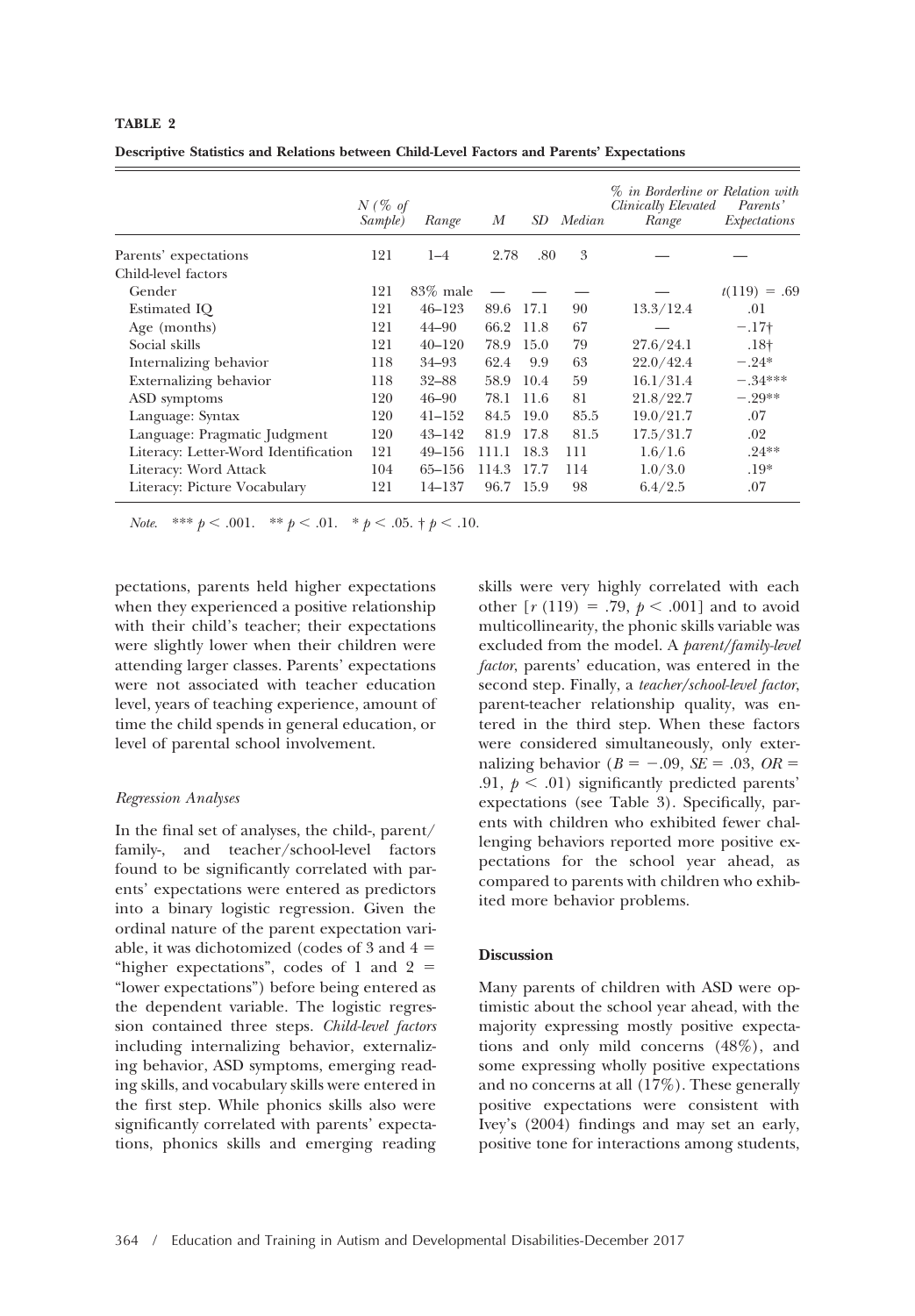## **TABLE 3**

|                                     | B        | SE   | Adjusted OR |
|-------------------------------------|----------|------|-------------|
| Step 1: Child-level factors         |          |      |             |
| Internalizing behavior              | .02      | .03  | 1.02        |
| Externalizing behavior              | $-.09**$ | .03  | .91         |
| ASD symptoms                        | $-.03$   | .03  | .98         |
| Emerging reading skills             | .02      | .02  | 1.02        |
| Vocabulary skills                   | .00      | .02  | 1.00        |
| Step 2: Parent/family-level factor  |          |      |             |
| Parent education                    |          |      |             |
| High school or less                 | 1.23     | 1.11 | 3.44        |
| Some college                        | .39      | .93  | 1.47        |
| College degree                      | $-.19$   | .87  | .83         |
| Master's degree                     | .02      | .91  | 1.02        |
| Step 3: Teacher/school-level factor |          |      |             |
| Parent-teacher relationship quality | .03      | .03  | 1.03        |

**Summary of Binary Logistic Regression Analysis for Child-, Parent/Family-, and Teacher/School-Level Variables Predicting Parents' Expectations**

*Note.* \*\*\*  $p < .001$ . \*\*  $p < .01$ . \*  $p < .05$ . †  $p < .10$ . This table reflects imputed data.

parents, and teachers. Although about a third of parents did express negative views, our findings suggest that negative expectations are relatively less common among parents of young children with ASD. Thus, when school professionals do encounter parents with low expectations, they should try to understand and address the reasons why parents might be feeling less optimistic. Based on the assumption that parents' expectations may play an important role for typically developing children and children with ASD alike, it is important to understand and address the barriers to parents holding positive educational expectations for their children with ASD. Specifically, the current study revealed that parents held low expectations for their children's school outcomes when their children exhibited externalizing behavior problems. Although this study was correlational and could not address causality, this finding suggests that early intervention providers would particularly benefit from training in addressing challenging behaviors and in coaching parents to respond to these behaviors themselves. Conversely, it is possible that children's externalizing behaviors are interfering with success in school and indirectly affecting parents' expectations, thus underscoring the importance of supporting teachers to address challenging behaviors in the classroom.

Unique to the current study was the extent to which children's behavioral characteristics and ASD symptoms were associated with parents' expectations. Indeed, when other factors were accounted for, children's externalizing problems were the sole predictor of parents' educational expectations. Surprisingly, parents' educational expectations were uncorrelated with children's intelligence or estimated IQ – a departure from the findings of some previous non-ASD studies (e.g., Johnson et al., 2007; Sonuga-Barke et al., 1995). Behavioral development and adjustment are areas of need for many children with ASD; as such, these areas are more salient on a day-to-day basis and likely more closely reflected in parents' expectations than IQ or academic factors. Another paper with the same sample as the current study indicated that behavioral challenges, more so than intellectual challenges, accounted for difficulties with school adjustment (citation removed for anonymous peer review). The current findings reflect the factors that may help to align IEP goals and expectations between parents and teachers. Additionally, this understanding may help teachers and parents shape behavioral and socio-emotional curriculum development in the classroom.

In addition to child-level characteristics, some relations were observed between par-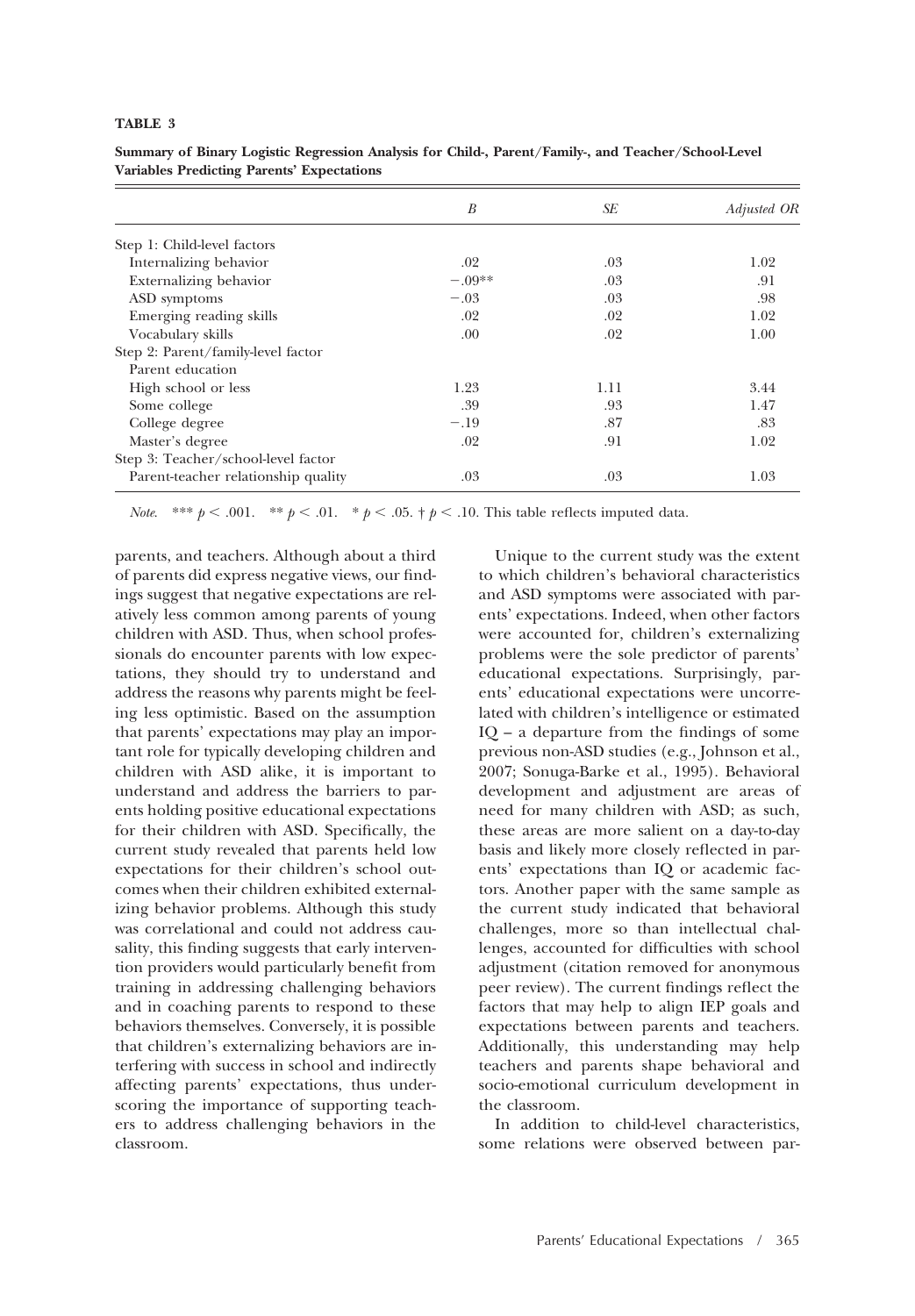ents' expectations and parent/family-level factors and teacher/school-level factors. Within Bronfenbrenner's (1979) microsystem, parents who reported higher educational levels held more positive expectations for their children's schooling than parents who reported lower educational levels. Within Bronfenbrenner's (1979) mesosystem, parents who reported a positive or higher relationship quality with their child's teacher also reported higher academic expectations, compared to parents who reported a negative or lower relationship quality with their child's teacher. Parents' positive reports of the parent-teacher relationship may indicate a strong working relationship with the teacher, a belief in the teacher's capabilities to meet the needs of their child, and parents' active involvement in school – all factors, logically, that could increase parents' academic expectations. Interestingly, parents' perceptions of parentteacher relationship quality were significantly correlated with their expectations for the school year, while parents' self-reported involvement with the school was not. Similar to our findings, Zablotsky and colleagues (2012) found that parents' level of school involvement was uncorrelated with their overall satisfaction with the school among parents of children with ASD. These findings suggest that it is important to consider the nature and quality of parents' interactions with their child's teacher and school – not just the quantity – when examining the relation between parental school involvement and their feelings about their child's school experiences.

## *Strengths and Limitations*

The current study contains multiple methodological strengths, including a large sample recruited from the community, the use of the ADOS to verify ASD diagnosis among child participants, and the efforts of a coding team, which achieved high inter-rater reliability, to code qualitative interview data. The current study also benefited from a high rate of teacher participation. While children's level of cognitive functioning was not found to be significantly correlated with parents' expectations, the inclusion of children with a range of cognitive abilities increases the external validity and applicability of our work. Further, the majority of our child participants attended public schools, thus reflecting the educational experiences of the majority of young children with ASD in the United States.

It is likewise important to note that current findings may not generalize to the school experiences of children with ASD and moderateto-severe intellectual disability. Also, many participating families were economically resourced. While household income was not found to be significantly correlated with parents' expectations, our findings may not capture the experiences of economically disadvantaged parents of children with ASD. As is the case with all interview data, there is the possibility of social desirability effects, or that parents may have overemphasized the extent to which they felt positive about school. Also as noted, the correlational nature of the current study cannot speak to causality or to transactional relations. Specifically, it is uncertain whether parents held high expectations for their children because they noticed children's strengths, whether children developed greater strengths in response to their parents' positive expectations, or whether there were unmeasured variables that influenced both expectations and child outcomes.

An important area for future investigation is whether parents' expectations play a unique role in predicting later school adjustment and academic outcomes for children with ASD, as they may for typically developing children (e.g., de Boer & van der Werf, 2015). Increased understanding of parents' expectations, and the different factors they consider when forming these expectations, may ultimately inform supports for parents as they navigate schooling for their child with ASD.

#### **References**

- Achenbach, T. M., & Rescorla, L. A. (2000). *Manual for the ASEBA preschool forms & profiles*. Burlington, VT: University of Vermont Department of Psychiatry.
- Achenbach, T. M., & Rescorla, L. A. (2001). *Manual for the ASEBA school-age forms & profiles*. Burlington, VT: University of Vermont, Research Center for Children, Youth, & Families.
- Alexander, K. L., Entwisle, D. R., & Bedinger, S. D. (1994). When expectations work: Race and socioeconomic differences in school performance. *So-*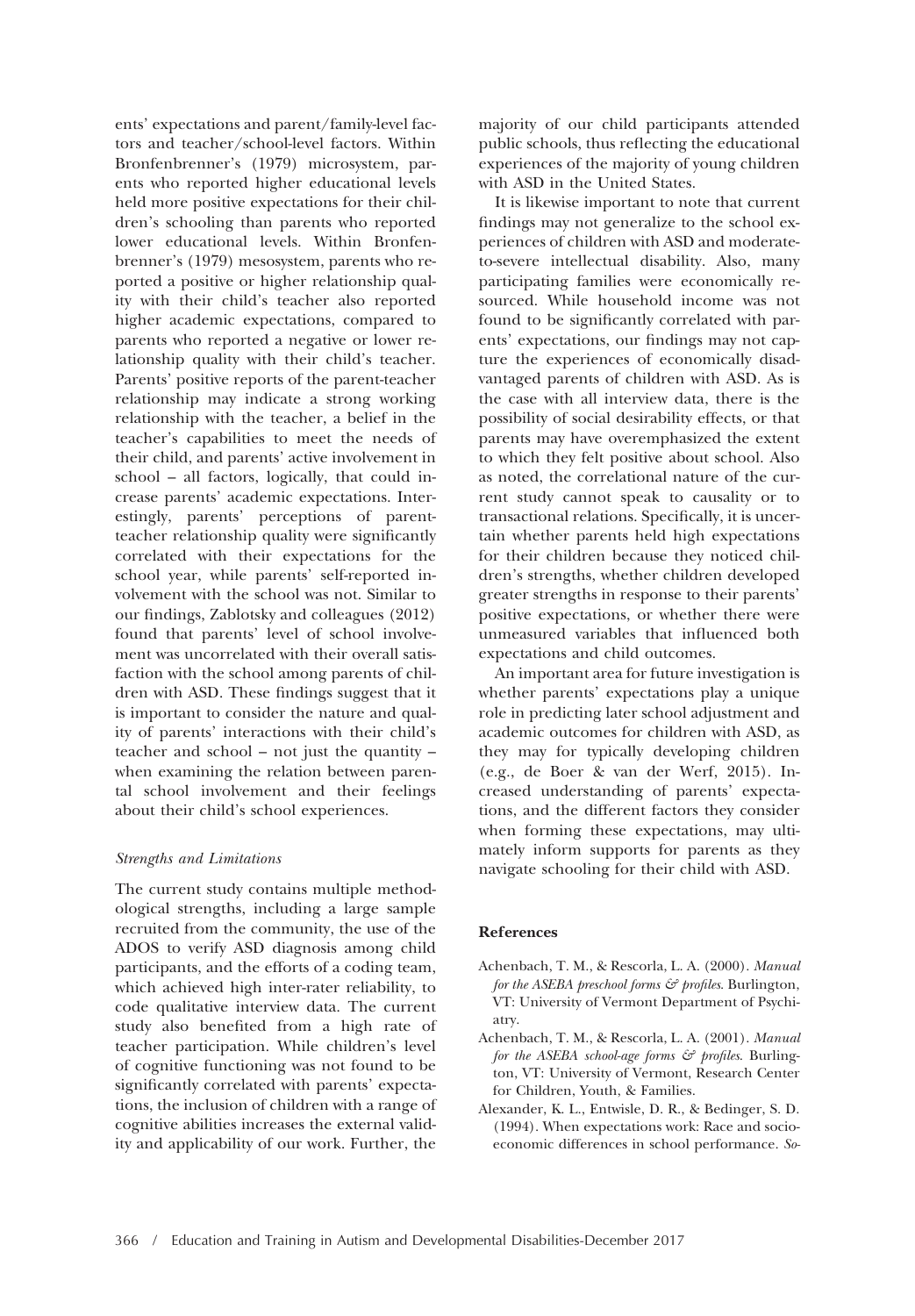*cial Psychology Quarterly, 57,* 283–299. 10.2307/ 2787156

- Bandura, A., Barbaranelli, C., Caprara, G. V., & Pastorelli, C. (1996). Multifaceted impact of selfefficacy beliefs on academic functioning. *Child Development, 67,* 1206–1222.
- Briley, D. A., Harden, P., & Tucker-Drob, E. M. (2014). Child characteristics and parental educational expectations: Evidence for transmission with transaction. *Developmental Psychology, 50,* 2614–2632. 10.1037/a0038094
- Bronfenbrenner, U. (1979). *The ecology of human development: Experiments by nature and design.* Cambridge, MA: Harvard University Press.
- Carrow-Woolfolk, E. (1999). *Comprehensive assessment of spoken language* (CASL). Circle Pines, MN: American Guidance Service.
- Chiang, H., Cheung, Y. K., Hickson, L., Xiang, R., & Tsai, L. Y. (2012). Predictive factors of participation in postsecondary education for high school leavers with autism. *Journal of Autism and Developmental Disorders, 42,* 685–696. 10.1007/s10803- 011–1297-7
- Constantino, J. N., & Gruber, C. P. (2005). *Social responsiveness scale* (SRS). Los Angeles: Western Psychological Services.
- Constantino, J. N., Przybeck, T., Friesen, D., & Todd, R. D. (2000). Reciprocal social behavior in children with and without pervasive developmental disorders. *Journal of Developmental and Behavioral Pediatrics, 21,* 2–11. 10.1097/00004703- 200002000-00002
- Corrigan, A. (2002). *Parent-teacher involvement questionnaire: Parent* (Fast Track Project technical report). Retrieved from [http://www.fasttrackproject.](http://www.fasttrackproject.org/techrept/p/ptp/ptp1tech.pdf) [org/techrept/p/ptp/ptp1tech.pdf](http://www.fasttrackproject.org/techrept/p/ptp/ptp1tech.pdf)
- Davis-Kean, P. E. (2005). The influence of parents' education and family income on child achievement: The indirect role of parental expectations and the home environment. *Journal of Family Psychology, 19,* 294–304. 10.1037/0893-3200.19.2.294
- de Boer, H., & van der Werf, M. P. C. (2015). Influence of misaligned parents' expectations on long-term student academic performance. *Educational Research and Evaluation, 21,* 232–257. 10.1080/13803611.2015.1039548
- Eisenhower, A. S., Bush, H. H., & Blacher, J. (2015). Student-teacher relationships and early school adaptation of children with ASD: A conceptual framework. *Journal of Applied School Psychology, 31,* 256–296. 10.1080/15377903.2015.1056924
- Frankel, F., Myatt, R., & Feinberg, D. (2007). Parentassisted friendship training for children with autism spectrum disorders: Effects of psychotropic medication. *Child Psychiatry and Human Development, 37,* 337–346. 10.1007/s10578-007-0053-x
- Gresham, F. M., & Elliott, S. N. (2008). *Social Skills*

*Improvement System Rating Scales manual*. Minneapolis, MN: NCS Pearson.

- Individuals With Disabilities Education Act, 20 U.S.C. § 1400 (2004).
- Ivey, J. K. (2004). What do parents expect? A study of likelihood and importance issues for children with autism spectrum disorders. *Focus on Autism and Other Developmental Disabilities, 19,* 27–33. 10.1177/10883576040190010401
- Johnson, W., McGue, M., & Iacono, W. G. (2007). How parents influence school grades: Hints from a sample of adoptive and biological families. *Learning and Individual Differences, 17,* 201–219. 10.1016/j.lindif.2007.04.004
- Lawrence, E. (2015). The family-school interaction: School composition and parental educational expectations in the United States. *British Educational Research Journal, 41,* 183–209. 10.1002/berj.3139
- Lord, C., Rutter, M., & Le Coulter, A. (1994). Autism Diagnostic Interview-revised: A revised version of a diagnostic interview for caregivers of individuals with possible pervasive developmental disorders. *Journal of Autism and Developmental Disorders, 24,* 659–685. 10.1007/BF02172145
- Lord, C., Risi, S., Lambrecht, L., Cook, E. H., Levelthal, B. L., DiLavore, P. C., Pickles, A., & Rutter, M. (2000). The Autism Diagnostic Observation Schedule – generic: A standard measure of social and communication deficits associated with the spectrum of autism. *Journal of Autism and Developmental Disorders, 30,* 205–223. 10.1023/A: 1005592401947
- Neece, C., & Baker, B. (2008). Predicting maternal parenting stress in middle childhood: The roles of child intellectual status, behaviour problems and social skills. *Journal of Intellectual Disability Research, 52,* 1114–1128. 10.1111/j.1365-2788.2008.01071.x
- Newman, T. M., Macomber, D., Naples, A. J., Babitz, T., Volkmar, F., & Grigorenko, E. L. (2007). Hyperlexia in children with autism spectrum disorders. *Journal of Autism and Developmental Disorders, 37,* 760–774. 10.1007/s10803-006-0206-y
- NICHD Early Child Care Research Network. (2005). Predicting individual differences in attention, memory, and planning in first graders from experiences at home, child care, and school. *Developmental Psychology, 41,* 99–114. 10.1037/0012- 1649.41.1.99
- Odom, S. L., Vitztum, J., Wolery, R., Lieber, J., Sandall, S., Hanson, M. J., . . . Horn, E. (2004). Preschool inclusion in the United States: A review of research from an ecological systems perspective. *Journal of Research in Special Educational Needs, 4,* 17–49. 10.1111/J.1471-3802.2004.00016.x
- Parsons, S., Lewis, A., & Ellins, J. (2009). The views and experiences of parents of children with autistic spectrum disorder about educational provision: Comparisons with parents of children with